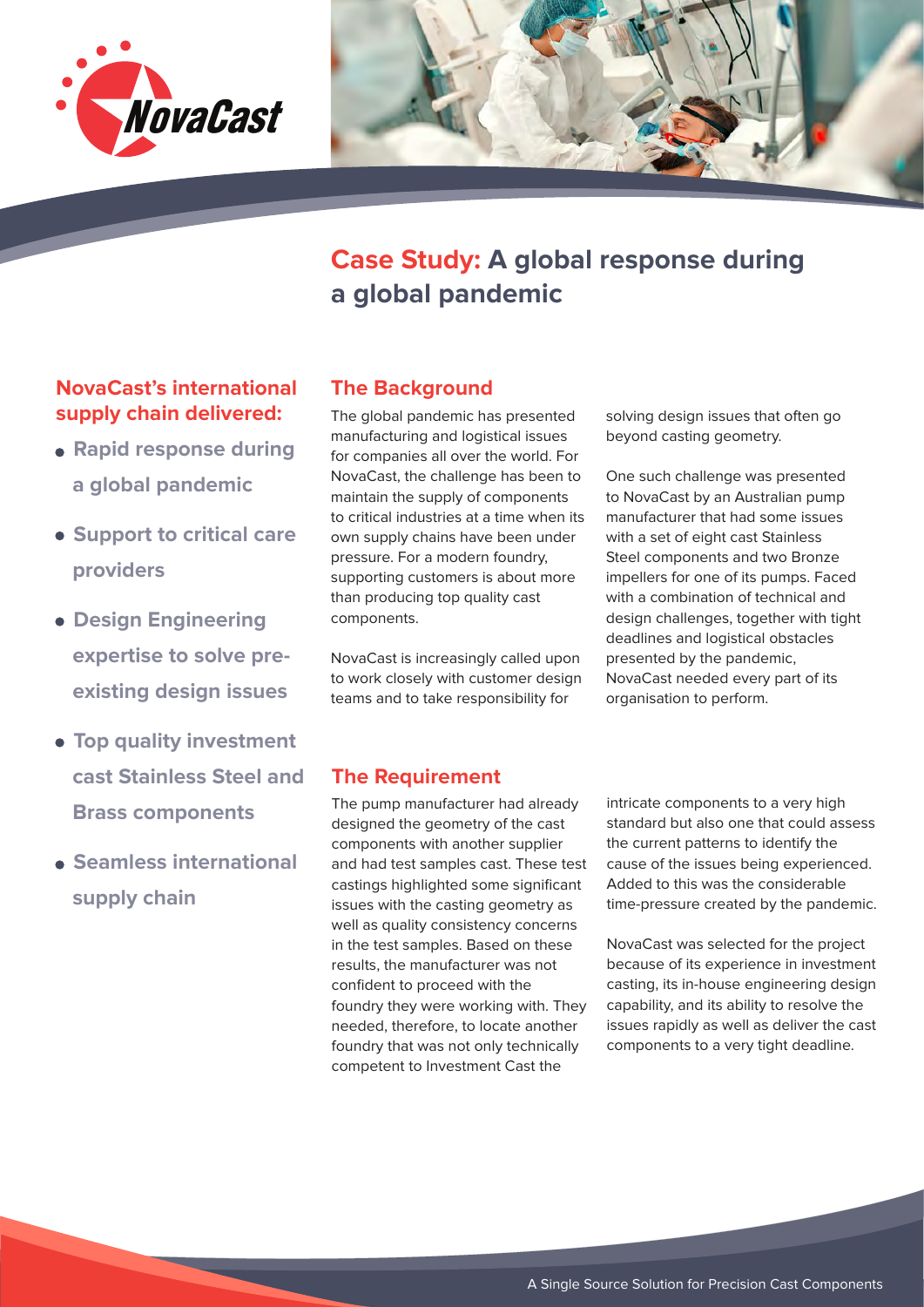



**Richard Phillips, Sales Director, NovaCast Ltd.**

#### **The Solution**

The first stage in the process was to assess the casting geometry to verify the integrity of the designs and identify the cause of the issues presenting in the test castings. NovaCast produced test samples by creating wax moulds from the existing patterns, then casting from these to observe the outcome. It was determined that there was a discrepancy between the CAD designs and the patterns that had been produced – either because of changes to the CAD files that had not been implemented when the patterns were created, or because the manufacture of the patterns was inaccurate and poorly executed. NovaCast's design team in the



*Fig 1: Highly accurate tooling is required to produce wax patterns*



*Fig 3: Wax pattern 'trees' are created and dipped in ceramic slurry*

UK, working with the customer in Australia, modified the designs as required using 3D Modelling, software, CAD and Casting Simulation software. New tests on the revised designs and re-made patterns, conducted at NovaCast's partner foundry in China, showed that the patterns were then accurate and producing excellent test results.

To ensure a very high-quality finish and consistent castings, the Silica Sol investment casting process was selected. This allows intricate castings with thin walls and excellent surface finishes. The process is well suited to casting Stainless Steels and produces dimensionally accurate castings.



*Fig 2: Wax patterns are carefully checked for imperfections*



*Fig 4: Slurry-coated wax trees are dipped in silica sol zircon sand*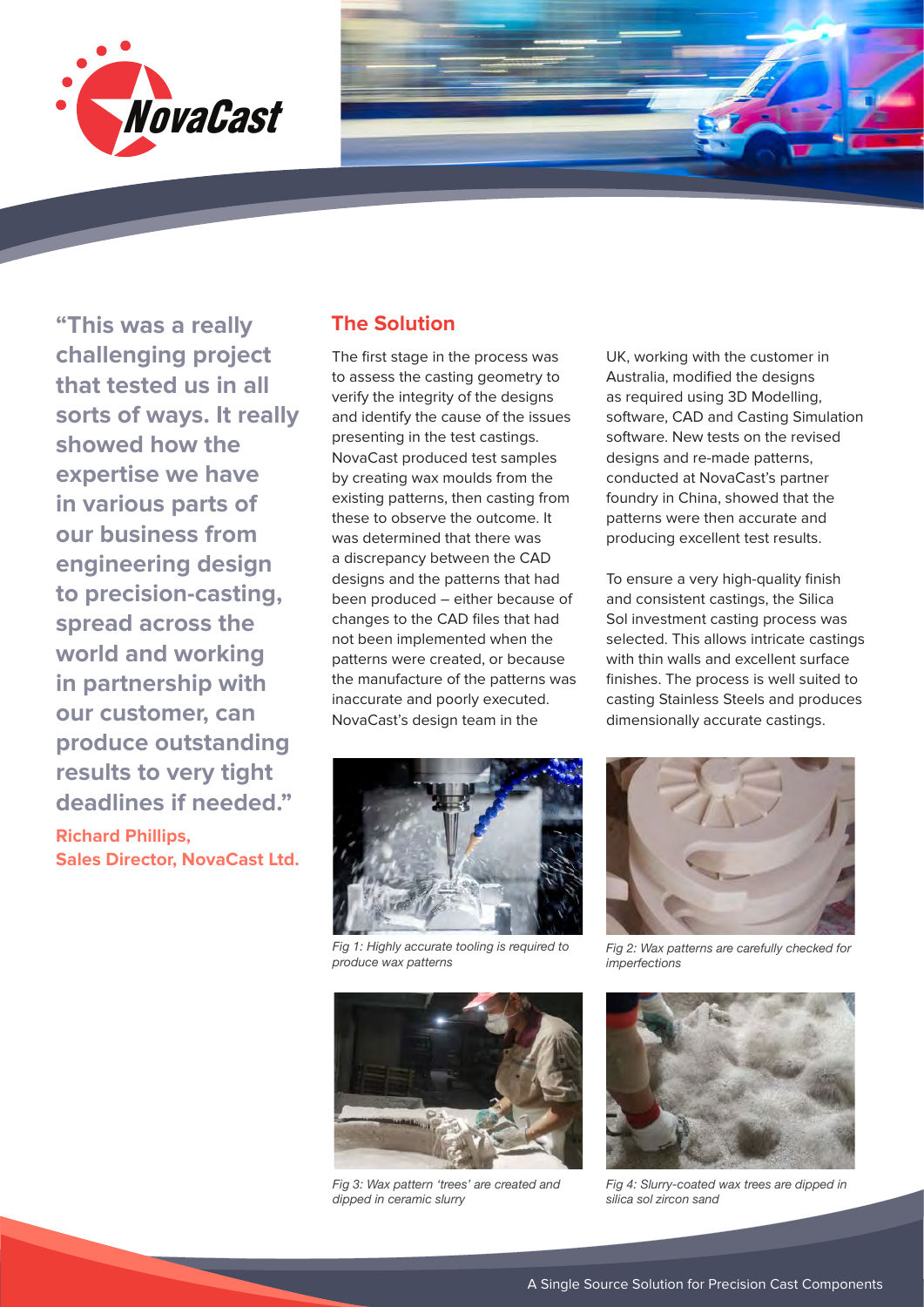



The Stainless Steel castings were produced in CF8 alloy (equivalent to 304 Grade Stainless Steel) and the Brass impellers cast in H59 (GB equivalent HPb59-1, EN CuZn39Pb2), a Brass alloy that is relatively hard and strong. Weights of the components ranged from 15kg for the main Steel casing down to 1.45kg for a Steel front cover adaptor. The two Brass Impellers weighed 1.7kg for the Discharge Impeller and 3.9kg for the Suction Impeller.

to investment casting VDG O690-D1 standards. All quality checks, using CMM equipment, were carried out at the foundry, prior to despatch. The sets of castings were shipped direct from the foundry in China to the customer's Australian manufacturing plant, taking advantage of the free trade agreement between China and Australia.

Richard Phillips, Sales Director at NovaCast commented; "This was a



*Fig 5: Silica Sol moulds are baked to eliminate moisture and remove any residual wax*

Having been through a very rapid re-design and testing process, the sampling stage was missed out in order to deliver 5 complete sets of the castings very quickly, which allowed the manufacturer to meet its urgent orders.

The castings were manufactured at NovaCast's partner foundry in China



*Fig 6: Silica Sol can handle the very high tempertures required for Stainless Steel castings*

really challenging project that tested us in all sorts of ways. It really showed how the expertise we have in various parts of our business from engineering design to precision-casting, spread across the world and working in partnership with our customer, can produce outstanding results to very tight deadlines if needed."



*Fig 7: Silica Sol castings deliver tight tolerances and excellent as-cast surface finishes*